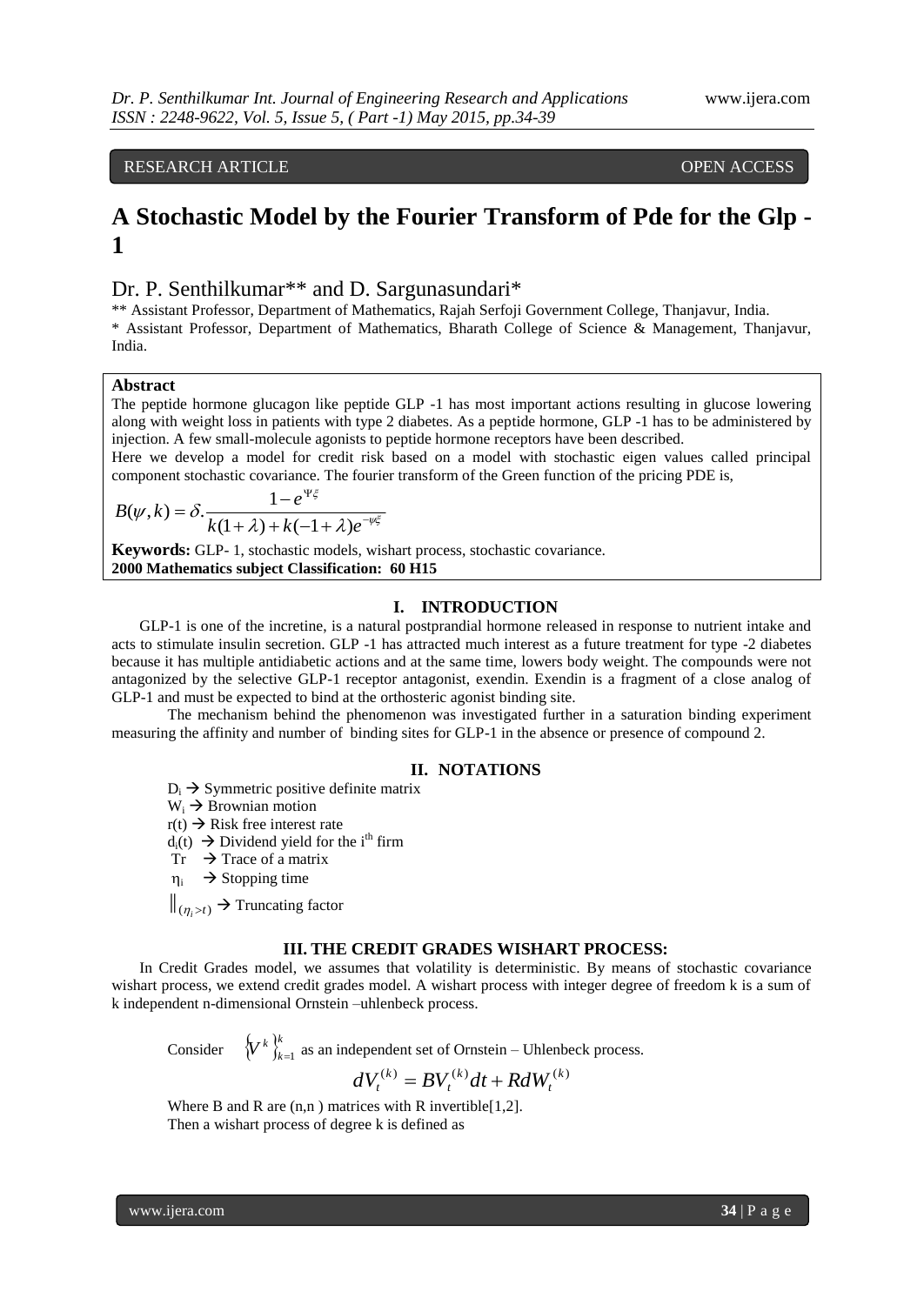$$
Y_t = \sum_{k=1}^k V_t^{(k)} V_t^{(k)'} ,
$$

Where  $V_t^{(k)}$  is the transpose of the Vector  $V_t^{(k)}$ .

Here By using a Ito's lemma, to find a diffusion SDE for the process *Yt*

$$
dY_{t} = \sum_{k=1}^{K(k)} \Big[ dV_{t}^{(k)} V_{t}^{(k)} + V_{t}^{(k)} dV_{t}^{(k)} + dV_{t}^{(k)} dV_{t}^{(k)} \Big] = (KR^{'}R + BY_{t} + Y_{t}B^{'} )dt + \sum_{k=1}^{k} \Big[ R dW_{t}^{(k)} V_{t}^{(k)} + V_{t}^{(k)} dW_{t}^{(k)} R^{'} \Big]
$$

Here the term of the SDE contains  $Y_t$ , but the diffusion part contains the terms  $V_t^{(k)}$  and  $V_t^{(k)}$ . Also *Yt* satisfies the following matrix SDE.,[3]

$$
dY_t = (KR^{\dagger}R + BY_t + Y_tB^{\dagger})dt + RdW_tY_t^{\frac{1}{2}} + Y_t^{\frac{1}{2}}dW_tR^{\dagger}, \qquad \qquad \dots \dots (1)
$$

Where  $W_t$  is an n x n standard Brownian motion matrix.

## **IV. THE DYNAMICS OF THE ASSETS :**

The assets are defined on a probability space  $(\Omega, F, R)$  Where  $\{F_t\}_{t\geq 0}$  is the information up to time t and R is the risk – natural measure equivalent to the measure P.

Let us assume that the i<sup>th</sup> firm's asset price per share is given by  $A_i(t)$ .

Here we review the results regarding the dynamics of the assets with stochastic covariance wishart process. Assume the asset's prices follow the multivariate real – world model,

$$
d \ln A_t = (\mu_i + (Tr(D_i Y_t)))dt + Y_t^{\frac{1}{2}} dW_t^A
$$
  

$$
dY_t = \Omega \Omega + MY_t + Y_t M_t^{\sigma} Y_t^{\frac{1}{2}} + Y_t^{\frac{1}{2}} dw^{\sigma} q^{\frac{1}{2}}
$$

$$
dY_t = (\Omega \Omega + MY_t + Y_t M')dt + R dW_t^{\sigma} Y_t^{\frac{1}{2}} dw_{\sigma} R'
$$
\n(2)

Here the vector  $\mu = (\mu_1$ .......... .....  $\mu_n)$  is constant and  $D_i$  is a symmetric positive definite matrix, the log price process has the drift term,

 $E_{_t}\big(d\ln A_{_t}\big)\!=\!\big(\mu_{_t}+\!\big(T_{_{\gamma}}\big(D_{_t}Y_{_t}\big)\!\big)\!\big)dt\,$  and the Quadratic variation  $V_{_t}(d\ln A_{_t})=Y_{_t}dt$ 

Also we assume that the Brownian motion driving the assets and the Brownian motions driving the wishart proves are uncorrelated.

 $Tr(D_i Y_t) > 0$  accounts for risk premium. For the transition distribution of  $A_{t+h}$  given  $A_t$  and  $(Y_t)$  We have

$$
\ln A_{t+h}/A_t, (Y_t) \sim N\Biggl(\ln A_t + \int_t^{t+h} \mu + Tr(D_t Y_u) du, \int_t^{t+h} Y_u du\Biggr),
$$

and the unconditional probability function can be found by Integration over the distribution function of  $\int_{a}^{+\hbar} Y_u du$ *t*

Now that we have identified the dynamics of the assets, we explain the mechanism of the Credit Grades model, As before, we assume that the ith firm's value  $A<sub>t</sub>(t)$  is driven by the dynamics

$$
\begin{cases}\ndA_i(t) = diag(A_i(t))[r(t) - d_i(t))Idt + \sqrt{Y_t}dW_t] \\
dY_t = (\Omega \Omega + MY_t + Y_t M')dt + \sqrt{Y_t}dZ_t R + R_t^{\dagger}\sqrt{Y_t} \\
\end{cases} \tag{3}
$$

Where  $\Omega \Omega' = \beta R'R'$  for some  $\beta > n-1$  and M is a negative definite matrix.

www.ijera.com **35** | P a g e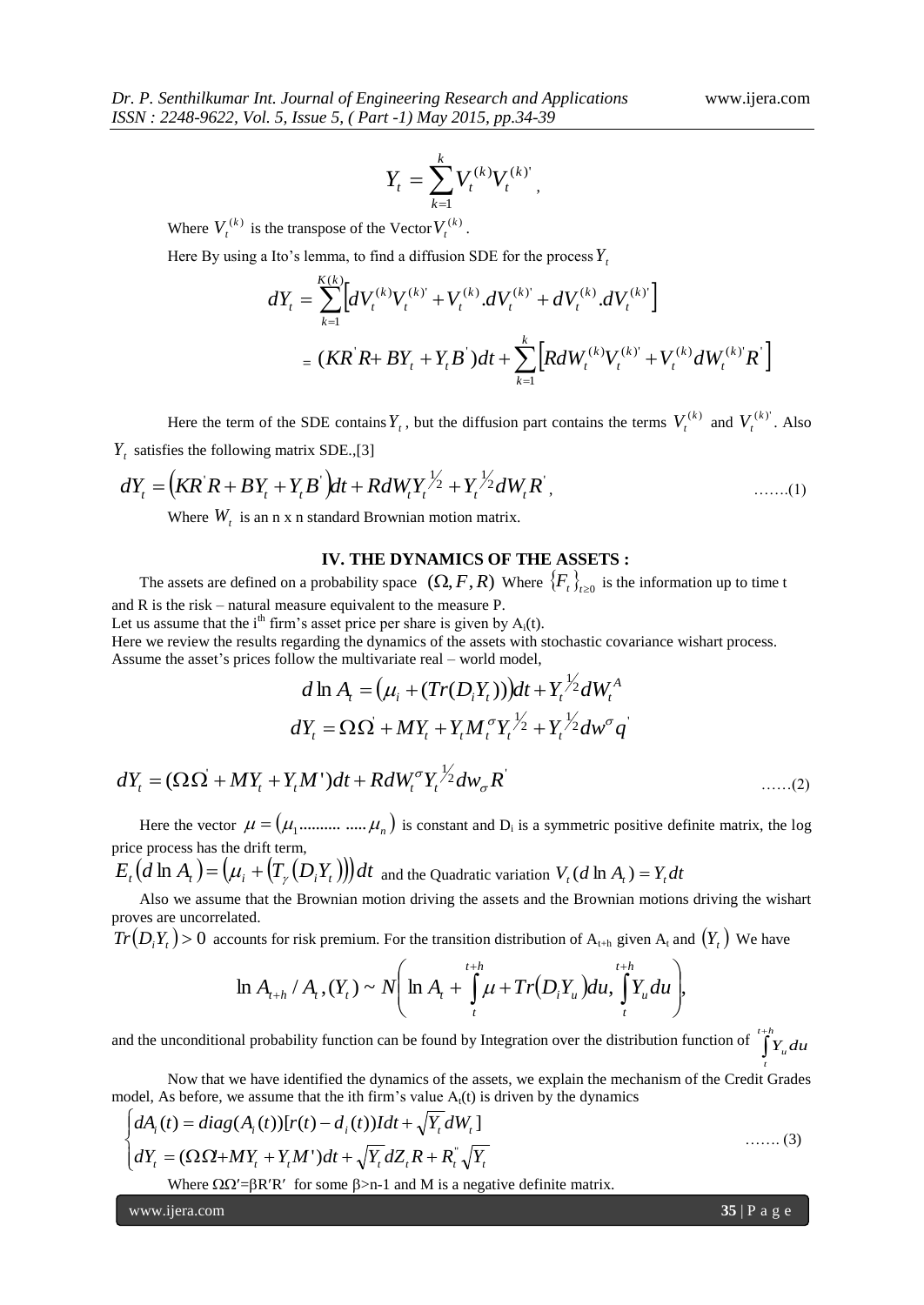### **V. EQUITY CALL OPTIONS**

The price of a European call option on the equity is calculated by discounting the risk – neutral expectation of the payoff at maturity.

Since  $(S_{i,T} ||_{\{n_i > T\}} - K)^+ = (S_{i,T} - K)^+ ||_{\{n_i > T\}}$  the price of the call option could be rewritten as  $V_{\text{call}}(t,$  $Y, S_i, k$ 

$$
= E_{(t,Y,S_i)}^Q \left( \exp \left( -\int_t^T r(s)ds \right) \left( S_{i,T} \parallel_{\eta_i > T} - K \right)^+ \right)
$$
  
=  $E_{(t,Y,S_i)}^Q \left( \exp \left( -\int_t^T r(s)ds \right) \left( S_{i,T} - K \right)^+ \parallel_{\eta_i > T} \right)$ 

The price of a single name derivative on one of the equities satisfies the partial differential equation[4,5].

$$
\mathbf{U}_t + A_{(Y,S_i)} - r\mathbf{U} = 0
$$

Here the price of an equity call option is given by the PDE is

$$
U_{t} + \frac{1}{2}Y_{ii}(S_{i} + D_{i}(t))^{2}U_{S_{i}S_{i}} + (r(t) - d_{i}(t))S_{i}V_{S_{i}} + A_{Y}U - rU = 0
$$
\n
$$
U(t,0) = 0, U(T,S) = (S-k)^{+}
$$
\n
$$
(4)
$$

 $U(t,0) = 0$ ,  $U(T,S) = (S-k)^+$ , where  $A_{(Y,S)}$  is the infinitesimal generator of the joint process  $(S, Y)$ .

We first joint change the variable by

*T*

$$
x_i = \ln\left(\frac{S_i + D_i(t)}{D_i(t)}\right) a_i = \ln\left(\frac{D_i(t) + k}{D_i(t)}\right)
$$
 and  

$$
\frac{U(t, S_i)}{D_i(T)}
$$
 to transform the PDE to

$$
G(t,x_i) = \exp\left(\int_t r(s)ds \frac{\partial (t,x_i)}{\partial t} \right)
$$
 to transform the PDE to  
\n
$$
G_t + \frac{1}{2} Y_{ii} \left(Gx_i x_i - Gx_i\right) + A_Y G = 0,
$$
\n....(5)  
\n
$$
G(t,0) = 0, U(T,x_i) = \left(e^{xt} - e^{at}\right)^+
$$

The Fourier transform of the Green's function of PDE is given by[6]

$$
q_j(\psi, Y, X) = \int_{-\infty}^{\infty} e^{iky_j + A(\psi, k) + T_r(B(\psi, k)Y)} dk,
$$
\n....(6)  
\nWhere,  $B(\psi, k) = (\Lambda_{23}(\psi, k))^{-1} (\Lambda_{31}(\psi, k))$ 

Where,  $B(\psi, k) = (\Lambda_{22}(\psi, k))^{-1} (\Lambda_{21}(\psi, k))$ 

$$
A(\psi, k) = Tr \left(RR'\int_{0}^{\psi} B(u, k) du\right)
$$
  
With  $\Lambda = \begin{pmatrix} \Lambda_{11} & \Lambda_{12} \\ \Lambda_{21} & \Lambda_{22} \end{pmatrix}$   

$$
= \exp \psi \left(-\frac{1}{2} \begin{pmatrix} M & -2R'R \\ k^2 + \frac{1}{4} \end{pmatrix} I - M'\right)
$$

Now that we have found the fourier transform of the Green's function of the pricing PDE, we solve the pricing problem for an equity call option by the method of images.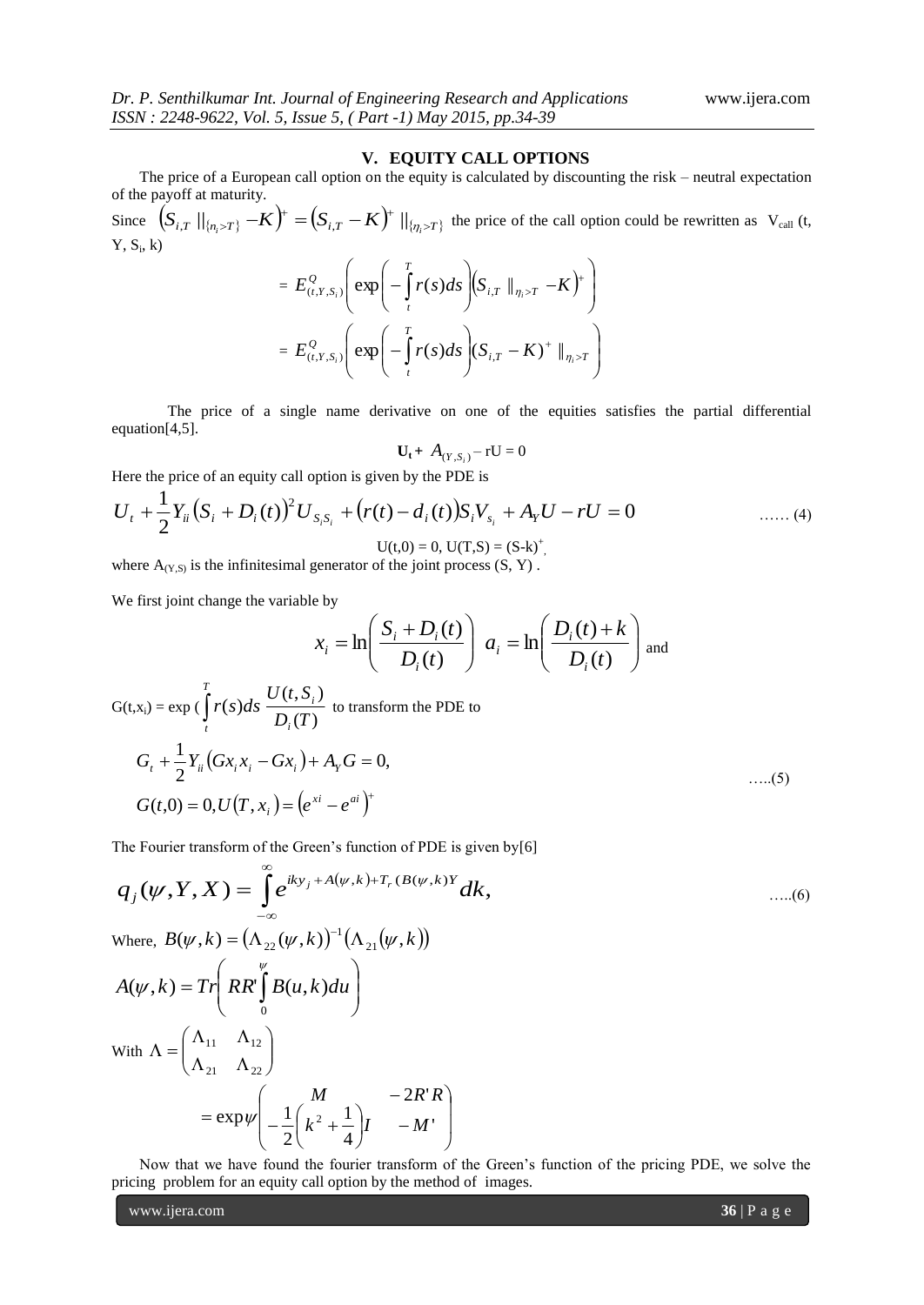### **VI. RESULT**

The price of a call option on  $S_j(t)$  with maturity date T and strike price k is given by,

$$
V(t,Sj) = (D(T) + K)exp\left(-\int_{t}^{T} r(s)ds\right)Z(\psi, y)
$$
  
\n
$$
y = ln(S+D(t)) - ln(D(t)+K) + \int_{t}^{T} (r(s) - d(s))ds
$$
  
\n
$$
b = ln(D(t)) - ln(D(t)+K) + \int_{t}^{T} (r(s) - d(s))ds
$$

*t* and the function z is defined by

$$
b = \ln(D(t)) - \ln(D(t) + K) + \int_{t}^{t} (r(s) - d(s))ds
$$
  
and the function z is defined by  

$$
Z(\psi, y) = e^{y} - e^{b} - \frac{e^{\sqrt{y}}}{\pi} \int_{0}^{\infty} \frac{e^{A(\psi, k) + T_r(B(\psi, k)Y)} (\cos(yk) - \cos((y - 2b)k))}{\sqrt{\delta}} ds
$$
...(7)

If in the dynamics of the asset  $(3)$ , We assume n=1 and for the parameters

$$
M = -\frac{k}{2}
$$
,  $R = \frac{\sigma}{2}$  and  $\Omega \Omega = k\theta$ , we have  $B(\psi, k) = \frac{\Lambda_{12}}{\Lambda_{22}}$ 

Now to find  $\Lambda_{12}$  and  $\Lambda_{22}$ , we have[8,9,10],

$$
E = \begin{bmatrix} -\frac{k}{2} & -\frac{1}{2}(\delta^2 + \frac{1}{4}) \\ -\frac{\sigma^2}{2} & -\frac{k}{2} \end{bmatrix}
$$

 $\Lambda = e^{\psi E}$  is a 2 x2 matrix with

$$
\Lambda_{12}(\psi, k) = \frac{(k^2 - \xi^2) \left(-e^{\frac{\psi \xi}{2}} + e^{-\frac{4\xi}{2}}\right)}{-2\sigma^2 \xi}
$$

$$
\Lambda_{22}(\psi, k) = \frac{\sigma^2 (- (k + \xi)e^{\frac{\psi \xi}{2}} + (k - \xi)e^{-\frac{\psi \xi}{2}}}{-2\sigma^2 \xi}
$$

$$
\xi = \sqrt{k^2 + \sigma^2 \delta}
$$

Therefore  $B(\psi, k) = e = 0$   $\frac{1}{k(1 + 1) + k(-1 + 1)e^{-\psi\xi}}$ Ψξ  $\delta \frac{1}{k(1+\lambda)+k(-1+\lambda)e^{-}}$ - $+\lambda$ ) +  $k(-1+)$  $\overline{a}$  $k(1+\lambda) + k(-1+\lambda)e$ *e*  $(1 + \lambda) + k(-1 + \lambda)$ 1 …… (8)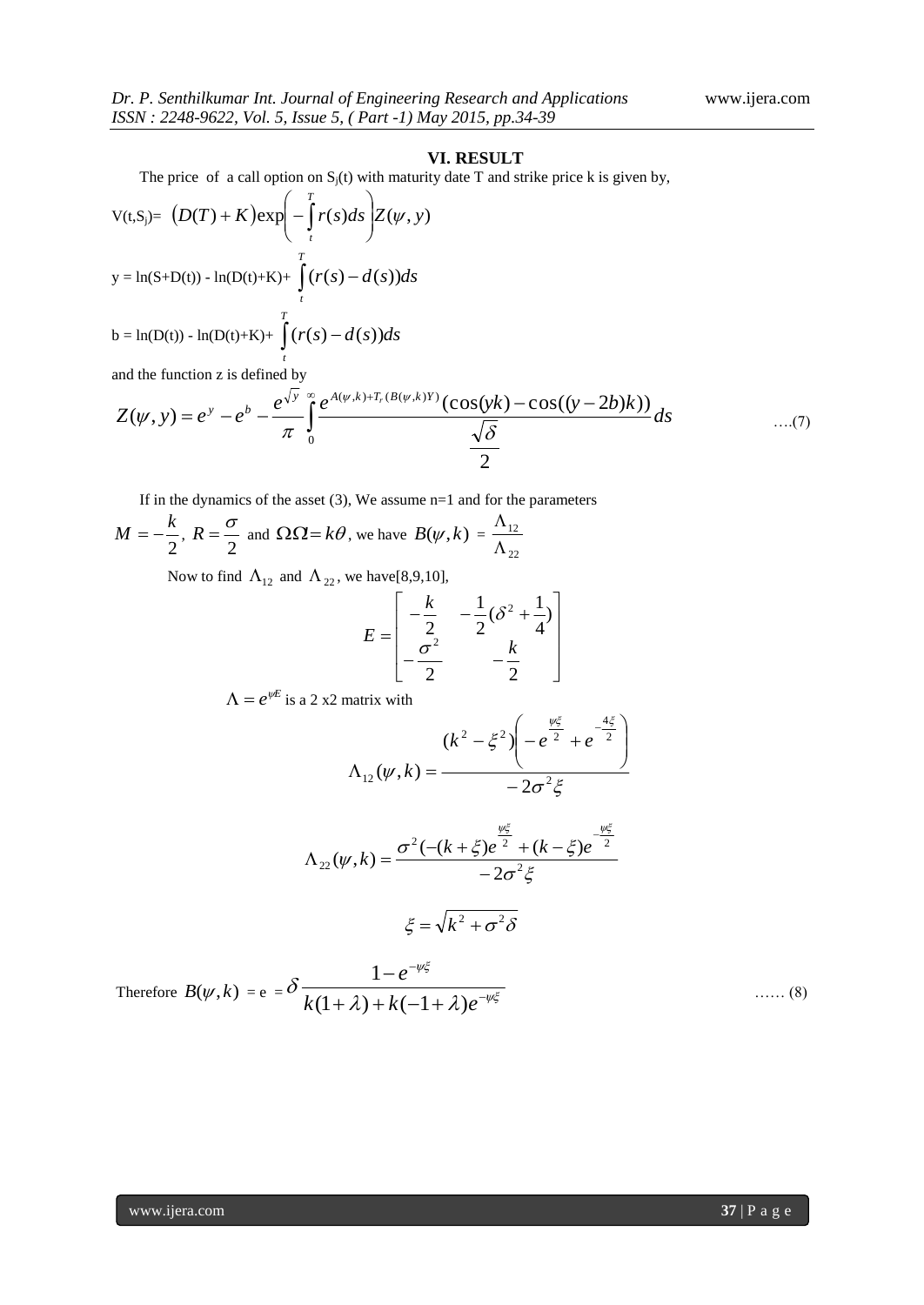



### **Example**

As per the data the saturation plot and scratched analysis of GLP-1 radio ligand binding to the cloned human<sup>[7]</sup>GLP1 receptor in the absence or presence of compound 2.

In the saturation plot the presence of compound 2 in GLP-1 is increased then GLP -1 alone is given in fig 2<br> $\frac{2}{\sqrt{1}}$ 



### **VII. CONCLUSION**

The mathematical model also reflects the same effects of GLP-1 receptor in the absence or presence of compound 2 in fig 2 which are beautifully fitted with fourier transform of the Greens function of PDE is obtained in fig (1). The results matching with the mathwematical and medical report.

### **REFERENCES**

- [1] M.F.Bru, "Wishart Processes", Journel of Theoretical Probability, Vol. 4, No.4,1991,pp.725-751
- [2] M.Escobar, B.Gotz,L.Seco and R.Zagst, "*Pricing of a CDO on Stochastically correlated Underlyings*," Quantitative Finance, Vol.10, No.3,2007, pp.265-277
- [3] C.Gourieroux,J.Jasiak and R.Sufana, "*Derivative Pricing with Multivariate Stochastic Volatility:Application to credit Risk,"* Working Paper,2004.
- [4] C.Gourieroux and R.Sufana, "*The Wishart Autoregressive Process of Multivariate Stochastic Volatility*," Econometrics, Vol.150, No.2, 2009, pp. 167-181.

www.ijera.com **38** | P a g e